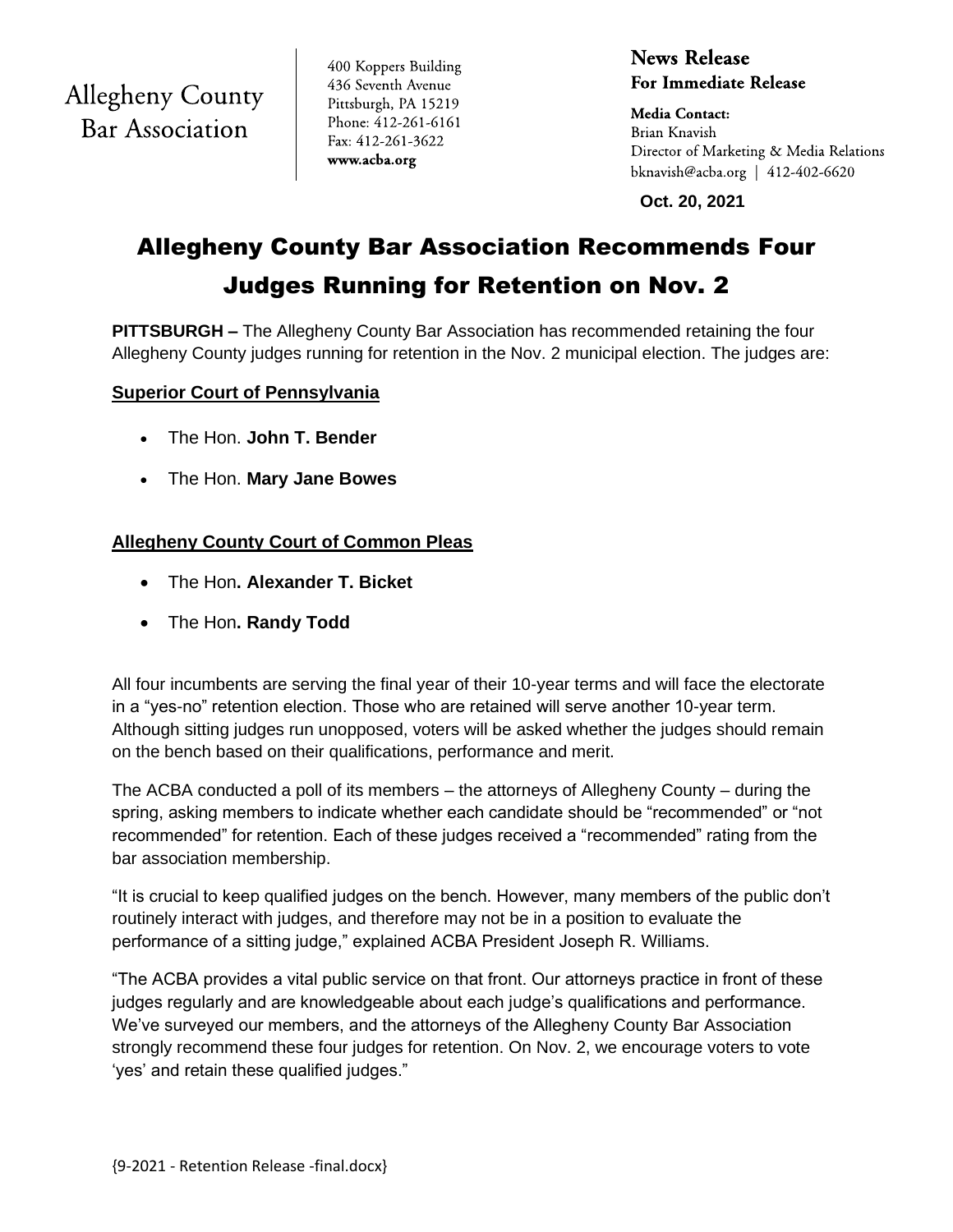The ACBA releases ratings for all Allegheny County Court of Common Pleas judges up for retention, as well as judges from higher Pennsylvania courts who have a primary office in Allegheny County.

For more information, visit [www.JudicialVote2021.org.](http://www.judicialvote2021.org/)

###

## **About the ACBA**

*Chartered in 1870 and headquartered in downtown Pittsburgh, the Allegheny County Bar Association is a professional organization with more than 5,000 member attorneys, judges, district justices, legal administrators, and paralegals.*